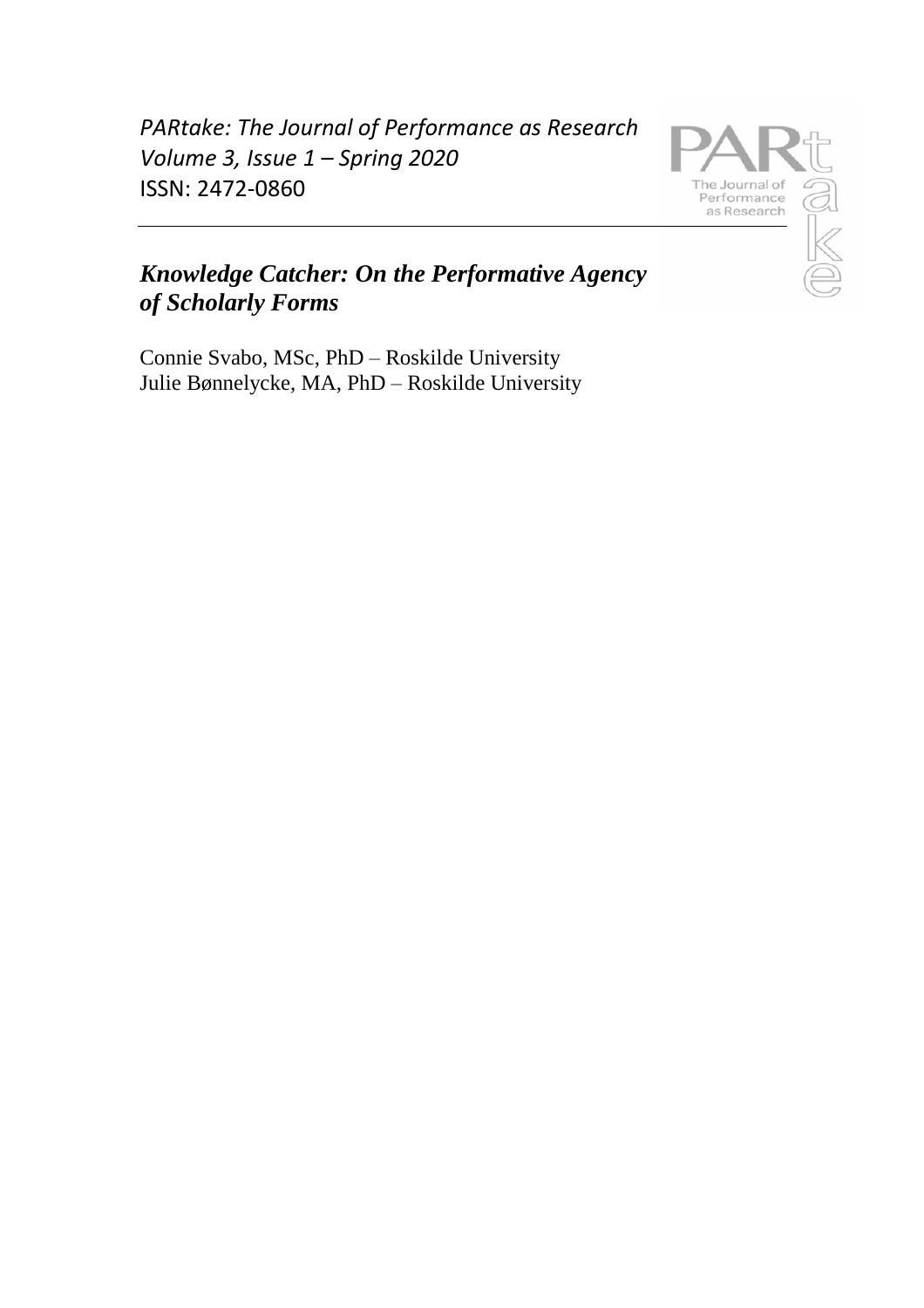#### **Preface**

This article explores performative reading and writing as ways to expand and innovate scholarly forms of communication. Such hybrid knowledge performances break with dominant scriptocentric epistemologies and legitimize emotional, poetic, and co-experienced knowledge creation. Deeply rooted, static views of academic research give way to performing knowledge as fusions of performance and research as flows of transformation, process, and experiment.

Drawing on science and technology studies in order to understand the agency of academic formats in relation to two conventional forms of knowledge communication—writing and reading—the article explores the performative aesthetic aspects of these forms of communication. Knowledge is co-constituted by the forms in which it is developed and communicated. The form of the article, as well as its content, builds on performative experimentations and explorations, and the transgression of traditional academic form. *Being a performance piece,* rather than merely the recount of performance, the article requests the cooperation and engagement of the readerparticipant in order to transverse time and space in a continuous co-production of knowledge. The piece subverts the medium-message and sender-receiver relations by asking that the reader contribute actively to the articulation of knowledge. There is a certain choreography offered by the article and a specific set of activities required for this to work. Please read on.

#### **Introduction-Instruction**

*Dear reader. We suggest the following approach to reading this article:*

*Please make sure that you have a piece of paper, a pen, and a pair of scissors close at hand.*

*Print the knowledge-catcher*<sup>1</sup> *provided on the following page and fold it according to the instructions provided on the template.*

*Select the mood that comes closest to your current state and switch the sides according to the number provided.* 

*Choose from the available themes and switch according to the number provided. Then choose a flap to open. Follow directions provided under the flap. This will provide you with a course of action for reading.*

*When you have had enough, feel satisfied or have been through all options, please proceed to Conclusion.*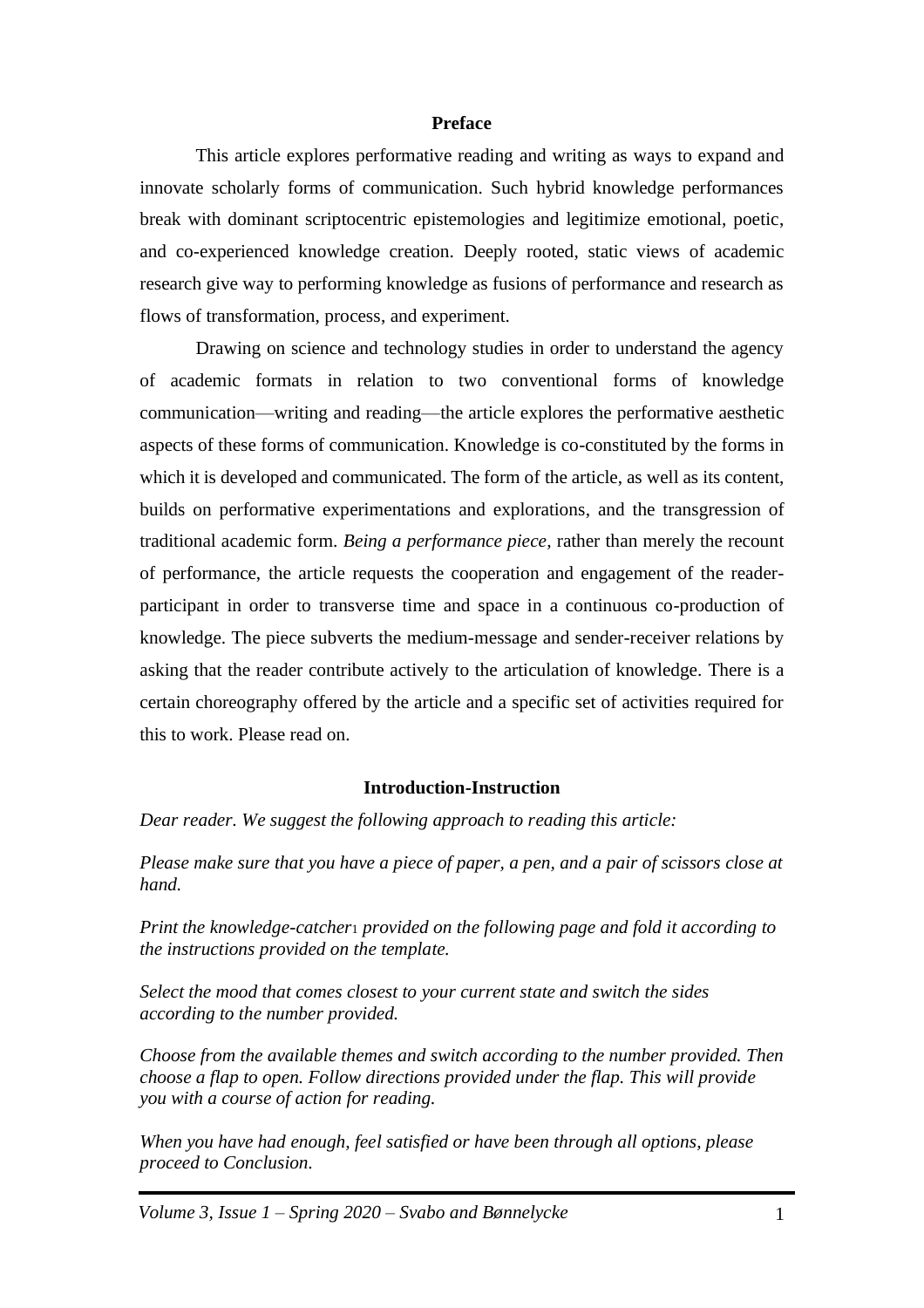# Knowledge Catcher

# Emotional Choreography



- 1. Print and cut around outside of knowledge catcher
- 2. Fold in half and in half again
- 3. Open out, turn over so top is blank and fold each corner into the middle
- 4. Turn over and repeat
- 5. Turn over so you can see the printed emotions
- 6. Slide your thumb and your finger behind two of the emotion sides and press together so they bend round and touch
- 7. Turn over and repeat with the thumb and finger of the other hand for the other two emotion sides
- 8. All the printed emotions should now be at the front with centres touching and you are ready to use your knowledge catcher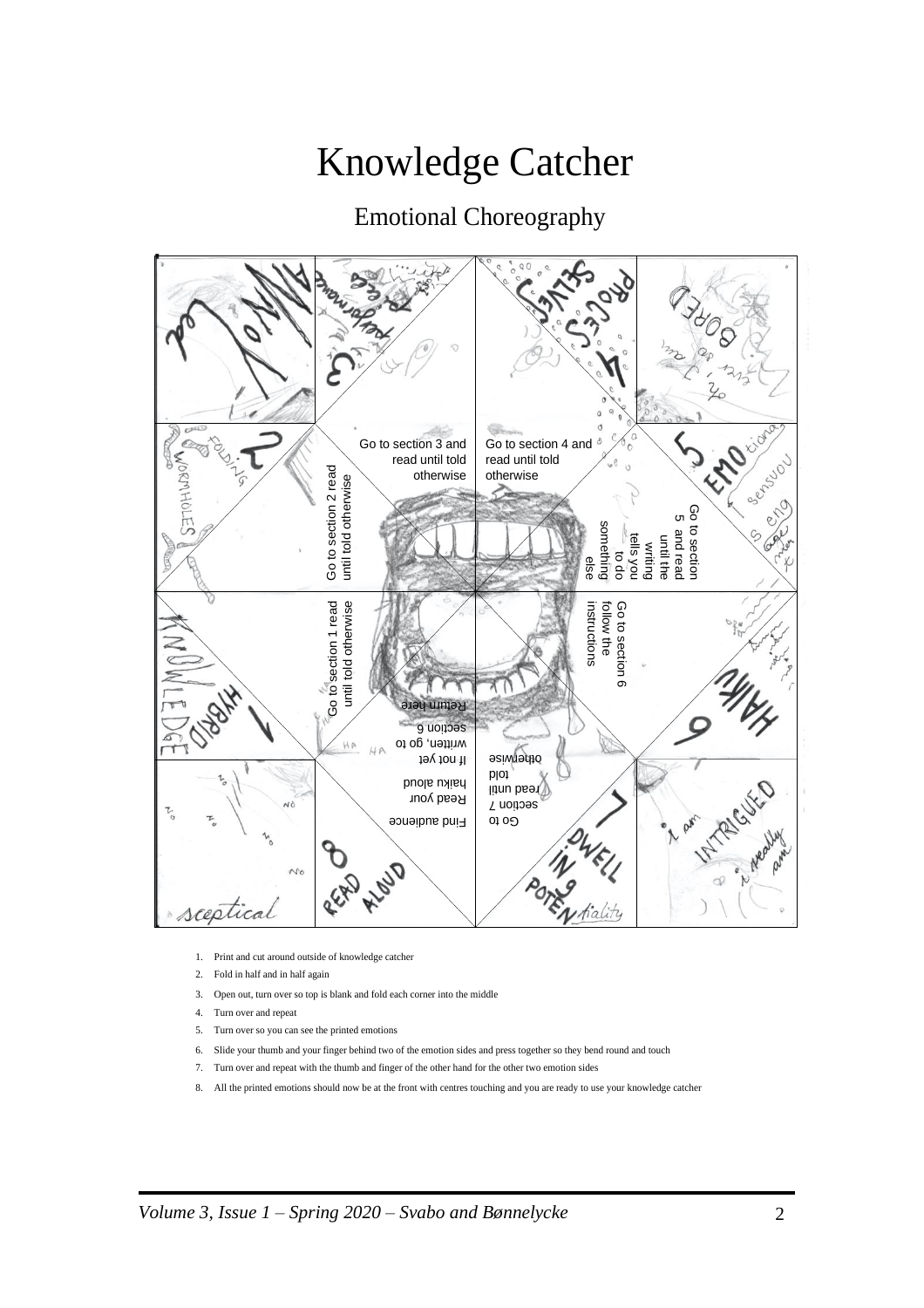#### **1. Hybrid Forms of Knowledge**

In a still relevant critique of academia, performance studies scholar, ethnographer Dwight Conquergood writes about the scriptocentricism of the scholarly world. According to Conquergood, dominant epistemologies link *knowing* with *text*. Knowledge is fabricated, cut into written forms that are characterized by distance.<sup>2</sup> Conquergood points out that such dominant epistemologies squeeze out "meaning that is embodied, tacit, intoned, gestured, improvised, co-experienced, [and] covert." With reference to de Certeau, Conquergood states, "Posted above the gates of modernity, this sign: Here only what is written is understood." 3

Conquergood argues that Performance Studies has a special role to play in academia, by breaking with dominant epistemologies and legitimizing embodied, tacit, gestured, personal, poetic, emotional, improvised, covert and co-experienced forms of knowledge. Conquergood suggests that *performance* is a relevant counter-model to dominant epistemologies. Blurring the boundaries between performance and research is a way of radically intervening in the conventional forms of scholarly knowledge and considerably expanding academic formats.

In the words of Performance Studies scholar and performative writer Ronald Pelias:

Despite the fact that many have declared the logical positivist house in ruins, scholars continue to reside there. Despite the fact that many have shown how building structures with the mind only is flawed architecture, scholars continue to do so. The performative writing fracture may help academic houses settle into greater alignment with human experience.<sup>4</sup>

Given the significance of writing in scholarly research, it is perhaps surprising that we do not explicitly reflect on and discuss its practice more, whether in terms of our own writing strategies or those of others. Yet it is now widely accepted that writing is never simply reporting, and that choice of words, metaphors and textual forms have performative effects: They do not just depict but enact realities. There is much current interest in creative forms of writing within cultural theory, architecture, geography, anthropology, sociology, and related fields, following longer histories of experimentation, for example, as in performative writing.

This article takes its cue from Performance Studies in an exploration of the *mediation,* which is carried out by *aesthetic forms* in academia. The article contributes to expanding scholarly forms through fusions of performance and research. It suggests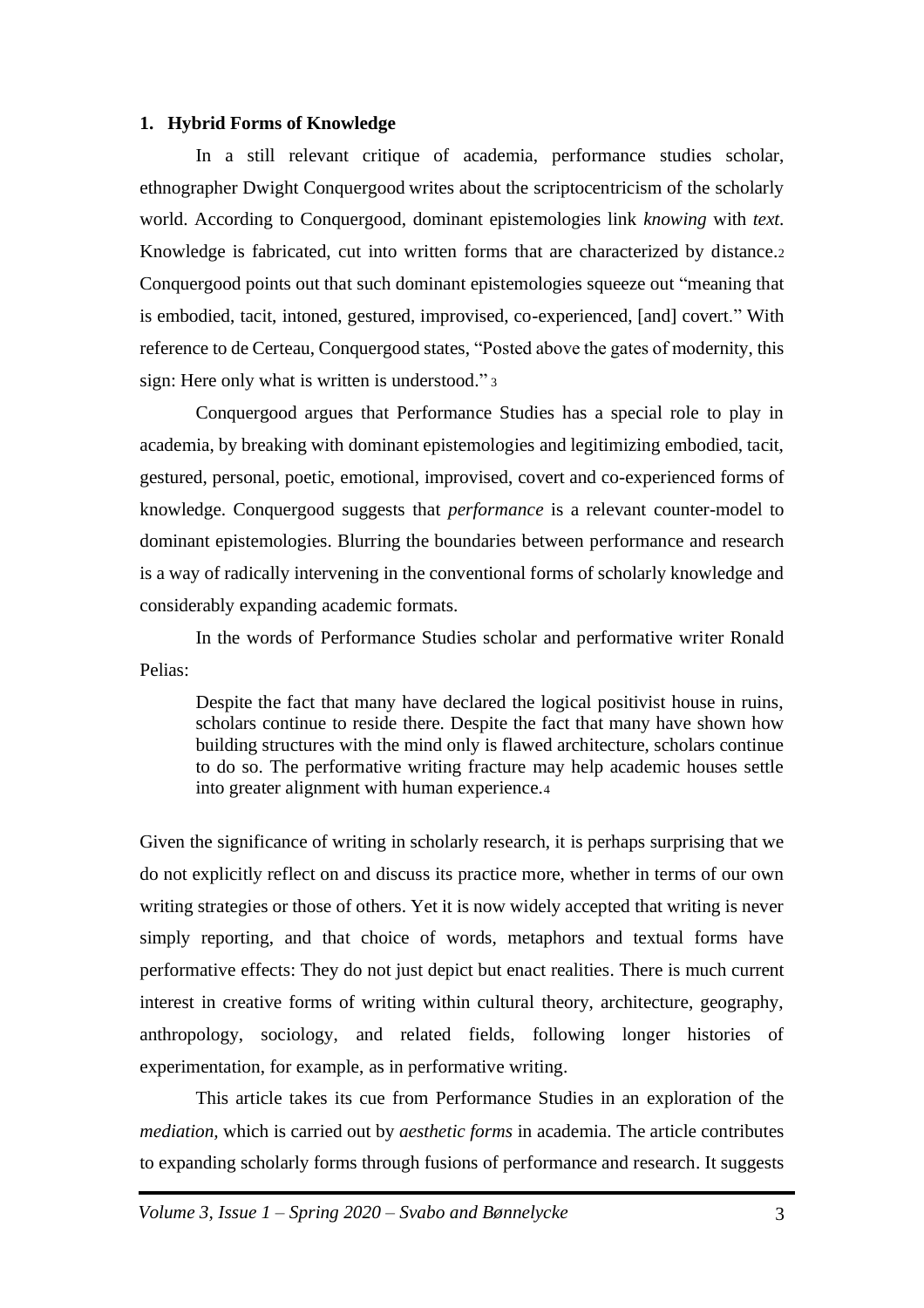alternative modes of engaging with academic formats, modes that take into consideration the selves, emotions, preferences and situatedness of the people *present and actively participating* in the making of knowledge. This makes it possible to perform knowledge in new ways, thereby creating new hybrid forms of knowledge. Examples of such hybrid forms of knowledge are *performative writing* and *performance lectures*.

Performative writing is scholarly writing, which is conscious of the aesthetic form of the written text as co-productive in knowledge creation. In general, performative writing is a method used to engage with and evoke human experiences. Performative writing does this by invoking poetic and personal rhetorical and compositional forms in scholarly works across the human and social sciences. Performative writing expands the aesthetic and literary forms of academic scholarship.

Performative writing pushes our understanding of what constitutes scholarly knowledge and makes it possible to include poetic, personal, emotional, embodied, gestured, improvised and co-experienced forms of knowledge in scholarly texts. Performative writing makes it possible to use text as a medium for conveying these forms of insight, knowledge, and experience. Ronald Pelias explains, "…performative writing features lived experience, telling iconic moments that call forth the complexities of human life. With lived experience, there is no separation between mind and body, objective and subjective, cognitive and affective."<sup>5</sup>

Performative writing makes it possible for us to say: We are puzzled by the apparently overlooked co-agency of the forms in which knowledge is presented in academia—by the overlooked interrelations of knowledge, form and content. In academia we often tend to pretend that aesthetic forms—for example the form of a journal article or the lecture—are transparent, see-through media, that they don't *do* anything. In much academic practice, scholarly forms of knowledge communication are often treated as if they are transparent, passive intermediaries, mere transporters of meaning. This is a mediation-aesthetic misconception, which science and technology studies can help shed light on.

Works within science and technology studies (STS) have, throughout the past many decades, shown how tools and technologies co-constitute knowledge—including how methodologies act as "thinking technologies."<sup>6</sup> Science and technology studies helps us to see the agency of our thinking technologies, our instruments and inscription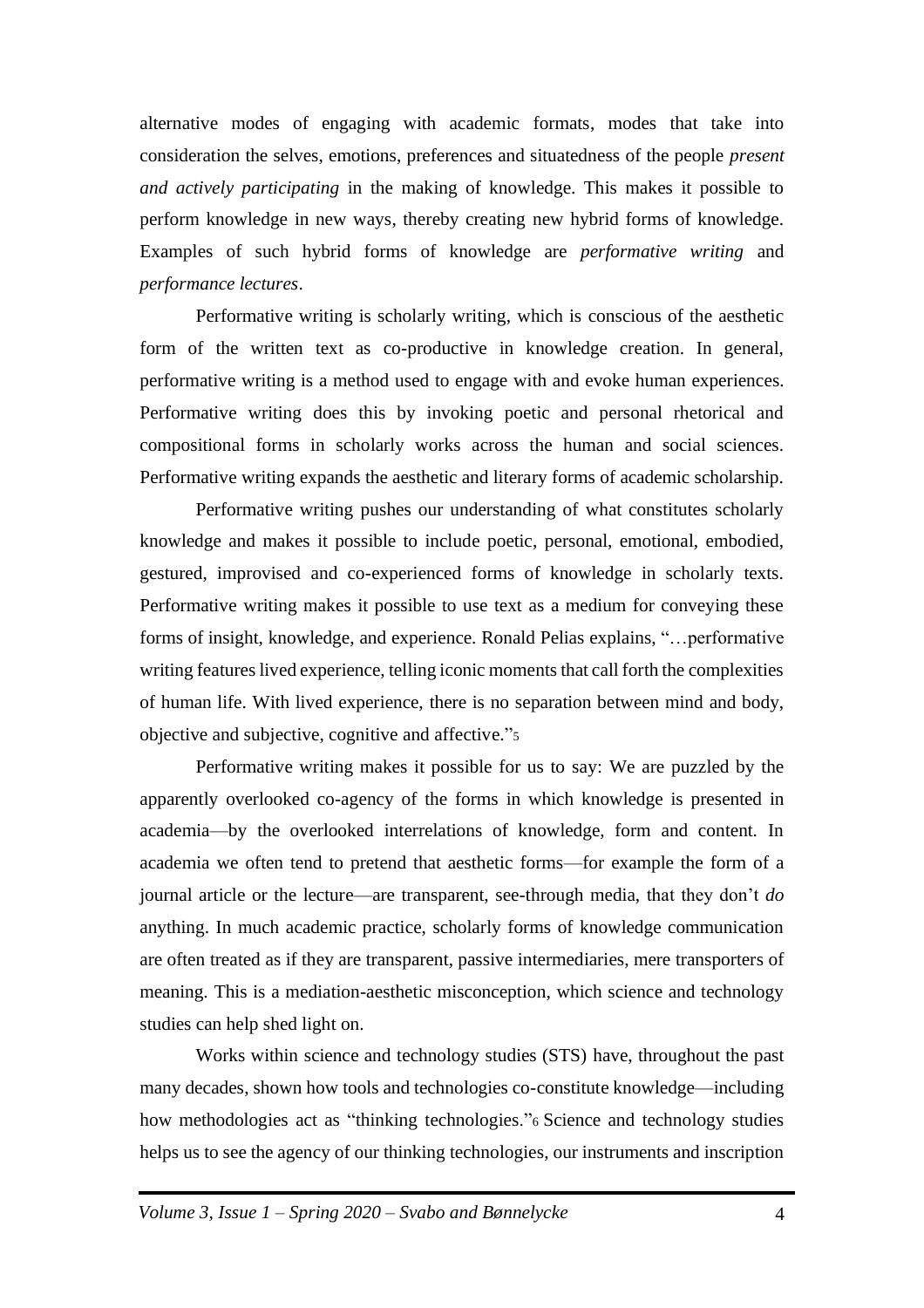devices. In this article, we transpose the STS sensibility to the performative agency of thinking technologies, using this STS informed understanding of the agency of mediators in relation to two conventional forms of knowledge communication: Writing and reading. In this article we engage with these forms of communication, not by delivering an explicit critique of existing practices, but by exploring performative aesthetic aspects of these forms of communication. Knowledge is co-constituted by the forms in which it is developed and communicated. According to science and technology scholar Bruno Latour: "Everything changes if the word mediation fills out a little in order to designate the action of mediators. Then the meaning is no longer simply transported by the medium but in part constituted, moved, recreated, modified, in short expressed and betrayed."<sup>7</sup>

The journal article can be seen as such a medium. It links otherwise separate entities—it links researchers with their research and makes it possible to create statements of knowledge. We can also think of the performed presentation as a medium, linking researchers with audiences of peers and the public. The interesting aspect about the concept of mediation, as viewed from science and technology studies, is that attention is drawn not only to how these media establish connections, but also how they act as mediators, making connections, yet simultaneously transforming the linked. Paying attention to the forms by which knowledge is communicated is like holding up a magnifying glass to our performances of knowledge.

In the creation and communication of knowledge, the form cannot be separated from the content. Very simply put: If you pour different materials into the same mold, the mold will shape the material. According to this understanding of mediation, the forms through which we communicate knowledge co-constitute the knowledge that is communicated. The content is co-shaped; it is formed by the mediator. Knowledge forms have performative agency. They enact the world and us as co-producers with it. This applies to knowledge technologies such as microscopes and telescopes, scanners and seismographs. It also applies to inscription devices and enactments, and to texts and performances.

This relates to what, in science and technology studies, is called the ontological politics of research.<sup>8</sup> It is the politics of world-creation through research. Which worlds are created with particular knowledge practices? Through specific knowledge forms? What is enacted into existence? What is left out?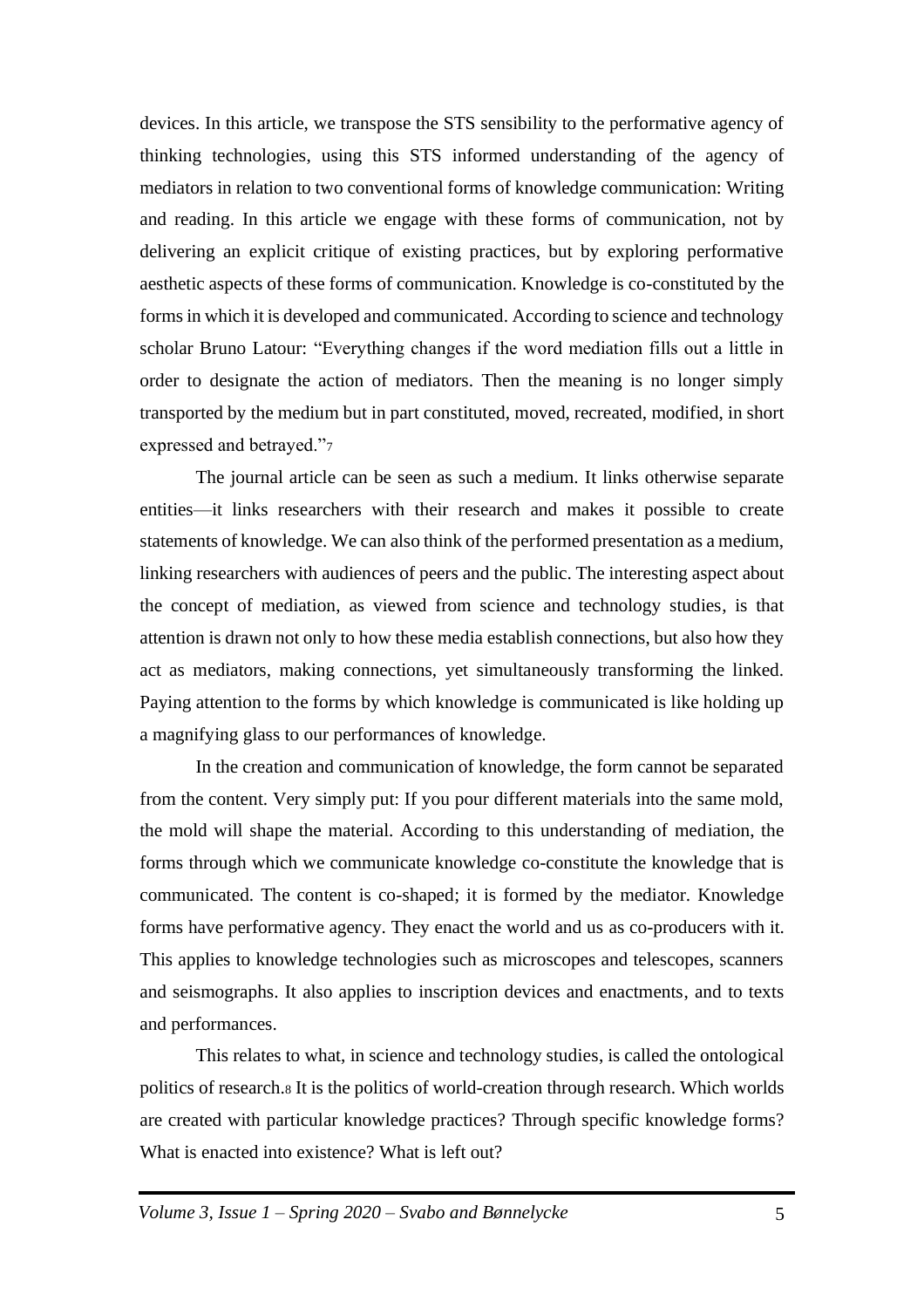The technologies used, enact *what* can be known and *how.* 

STS scholar Steven Shapin describes Robert Boyle's writing techniques for establishing scientific validity (i.e. consensus) in his pneumatic experiments in the mid 17th century.<sup>9</sup> The importance of his work comes as much from the technical results, as from the crafting of indisputable matters of fact through linguistic practices. Through the written form, Boyle demarcated credible knowledge from uncertain and unscientific knowledge, crafting reliable researcher-narrator positions by enabling virtual witnessing of his experiments. He thereby made sure that, through his texts, the established public was enabled to see what he saw, creating consensus about his scientific results.<sup>10</sup> The virtual witnessing served as an exact representation of his work, enabling the endorsement of colleagues and laypersons.

What if, instead, *we do not wish for you to see what we see*, but to *create a coexperience*? One that involves the active mediation made visible and tangible through devices that are foregrounded as agents in our knowledge-making process. We do not wish to involve you, dear reader, as a witness/audience to our scientific theatre, but to co-perform with you, through the mediation of our article and "knowledge-catcher." The mere fact that you are still here with us suggests that you are interested in taking part. Thank you.

## [PLEASE RETURN TO THE KNOWLEDGE-CATCHER TO PROCEED WITH THE ARTICLE]

#### **2. Folding Worm Holes - Mediation as Mode of Knowledge Production**

By creating an academic paper that probes the performativity of the academic format and encourages the active contribution of the reader as co-producer of meaning, explore the intermingling of selves, positions and emotions in *scholartist* knowledge production are explored.<sup>11</sup> We turn our attention to the mediating agency of the format of the academic paper, thereby seeking to *intra-vene* by destabilizing, ever so slightly, its hegemony.<sup>12</sup> As a mediating agent, this article does not serve to convey a message through the translation of a performance (a pre-performed research piece) into text, but in accordance with the work of John Law: to transform through translation, to distort, transform, and make something new.<sup>13</sup> Alongside the passing of the message comes noise and disturbing signals (whether this be through any kind of technical device, as is the original context for the notion, or any kind of socio-technical assemblage to stay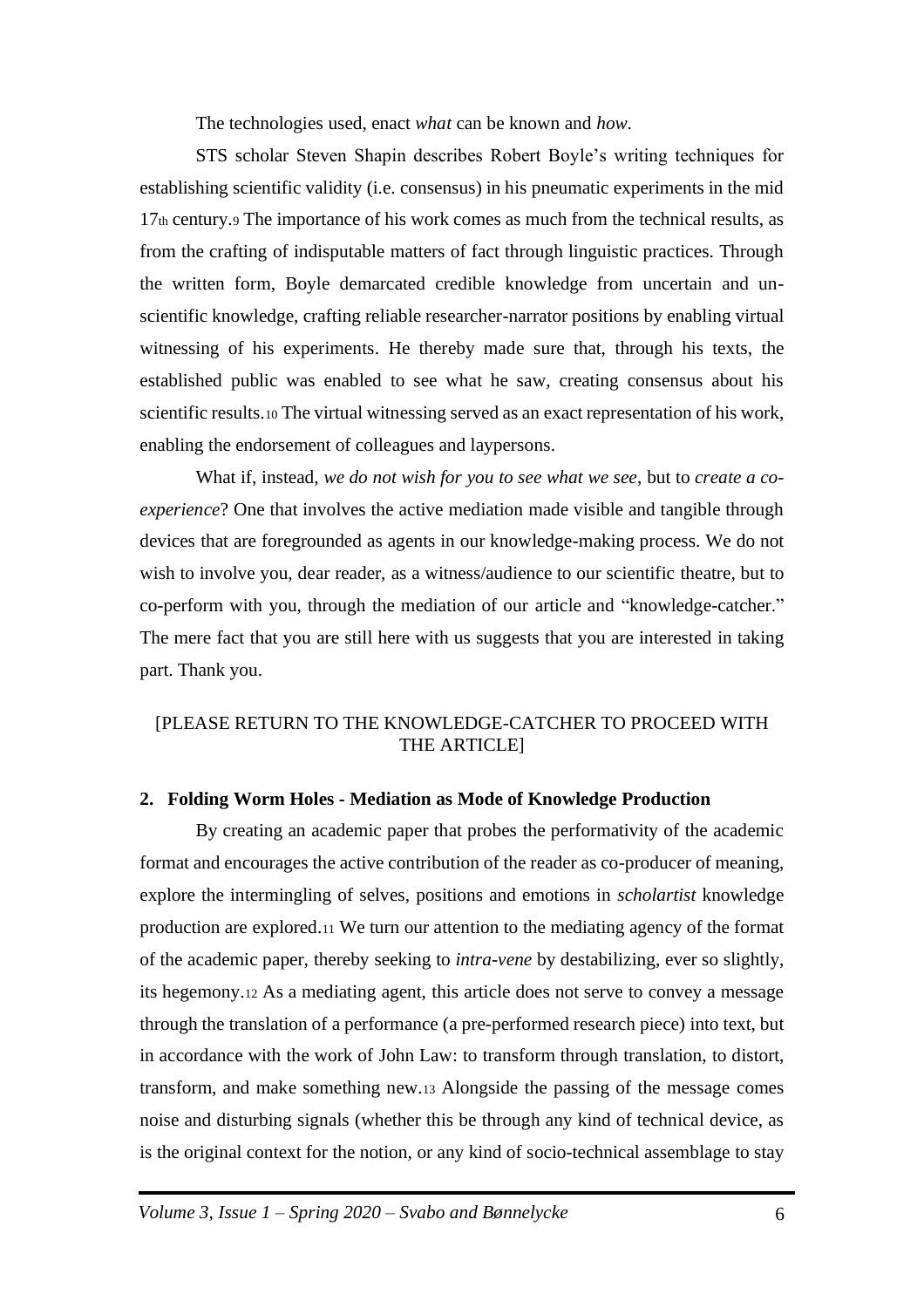with the science and technology terminology). These are not merely distractions, but as Serres puts it: a productive part of information transmission.<sup>14</sup> We mobilize the productivity of disturbance by emphasizing the mediation as a form of co-creation.

Building on the work of philosopher Michel Serres, science and technology scholar John Law and the notion of *translation*, we seek to create wormholes between the different temporalities that are the co-presence of this paper. Wormholes are considered theoretical, traversable spherical tunnels that, according to the relativity theory, create shortcuts between the foldings in space-time.<sup>15</sup> Understanding translation as the process of making connections, establishing communication, or as forging a passage between domains,<sup>16</sup> we create folds that touch upon each other's presence and actively communicate between them – here manifested in the folds and the putting-inmotion of folds in the knowledge catcher.

## [PLEASE RETURN TO THE KNOWLEDGE-CATCHER TO PROCEED WITH THE ARTICLE]

#### **3. Performance Pieces**

Integrating performance and research is a way of providing productive "tension" in new ontological choreographies. Creating performance pieces that relate to the topic or theme of research may provide productive tension by bringing together playful and intellectual ways of knowing. This may make it possible to enact new dimensions of the research theme and provide strong counterpoints to a written text, in terms of how the topic is addressed and argued. Creating performance pieces may also facilitate dealing with subjugated voices, hidden perspectives or positionalities, sentiments, or emotions in relation to the research. Such performance work may make it possible to fuse or intertwine forms of knowledge, which are otherwise commonly kept apart—braiding imaginative-creative and critical-analytical modes of engagement.

Creative performance pieces may contribute innovation to the academic paper, providing dynamic, participatory and engaging forms, as well as making it possible for researchers (and audiences) to engage with emotional, sensory, and aesthetic aspects of research and knowing, in situ and in action. Enacted through such forms, performing knowledge becomes collectively co-created, potentially polyphonous, playful, processual, relational, as well as more aesthetically engaging—for presenters and audiences!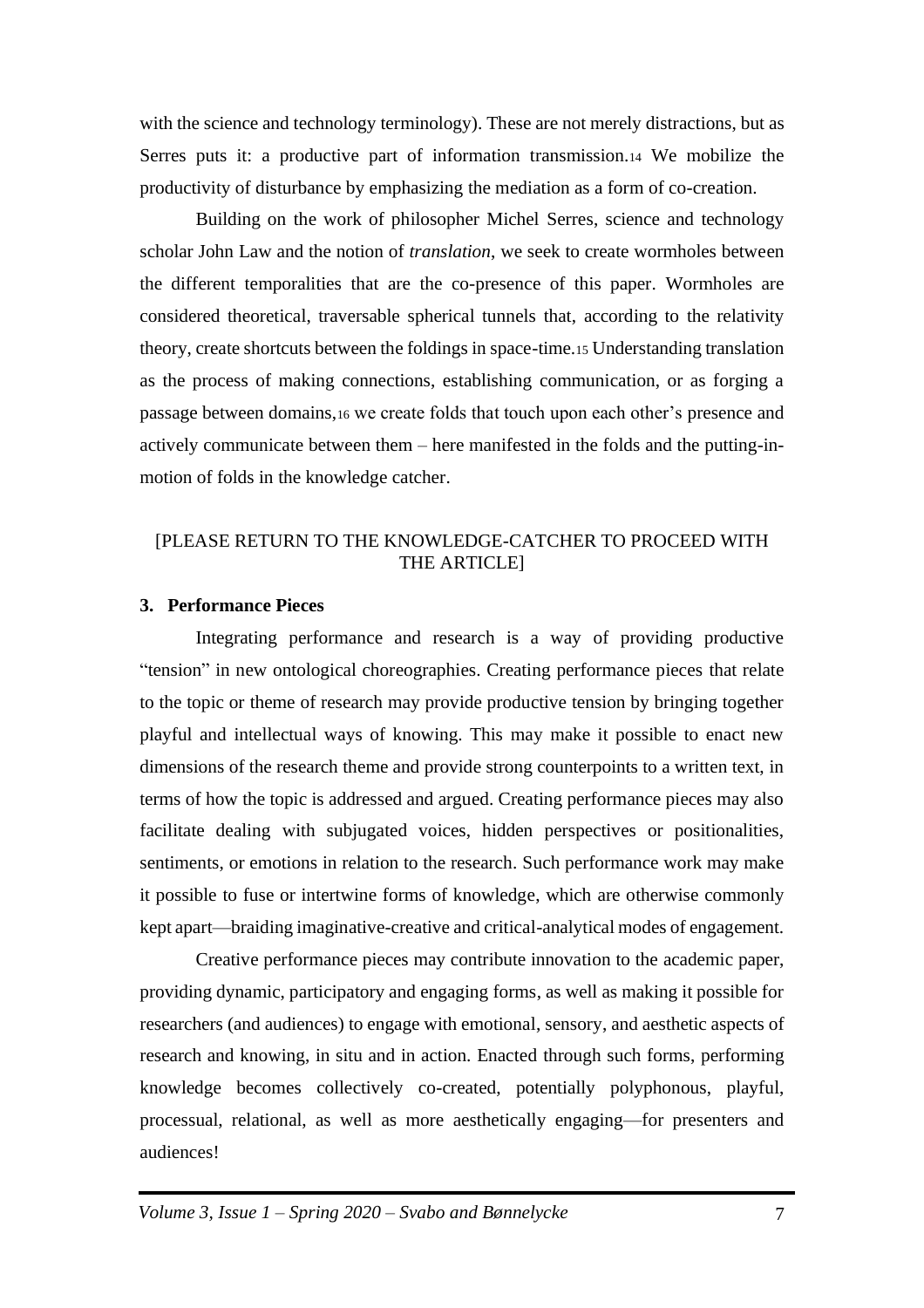#### [PLEASE RETURN TO THE KNOWLEDGE-CATCHER TO PROCEED WITH THE ARTICLEI

#### **4. Process, Selves, and Science**

STS scholar Charis Cussins describes how medical procedures—through a carefully coordinated set of processes, positions, and technologies—perform an ontological choreography that enacts bodies, selves, patients, and persons to produce scientific knowledge.<sup>17</sup> Subjects must become objects to be researched upon; selves must be "parked," put aside to render purified results.<sup>18</sup> Scientific processes weed out soft, crooked, unruly outcomes: Are the graphs statistically significant? If not, they must go.

One aspect of crafting reliable researcher-narrator positions (still) involves the convention that the researcher does not include herself in what she writes. In the writing process, an ontological choreography is self-imposed. Methodological and epistemological choreographies determine which knowledge performance sequences are correct, which positions can follow each other, and which steps can evolve into another combination. As researchers, we are schooled to know and line out what we want to write before we start. The results are there, already produced, waiting now as data to be reported.

As science and technology scholar Bruno Latour has famously described it, scientific knowledge is based on procedures of inscription.<sup>19</sup> Where uncertainties are wetted away, and scientifically sound accounts are fixated to enter into circulation amongst the scientific community and to the public. And, crucially, these publics and communities are created through this process.

Performance as a contrasting model for research, for *knowing,* enacts research as dynamic, relational, responsive, processual, and emergent. Working with performance-based models for research is related to how the world is seen. Proponents argue for performance-based models because this relates appropriately to how the world is performed – processual, in action. Is there a stable reality out there that might be uncovered through sound scientific investigation? Is reality perhaps instead ambiguous, polyvalent, multiple, as suggested by central figures within performative approaches to science?<sup>20</sup> Is the world itself in flux, a series of emergent and unpredictable happenings and events, enactments, and performances?

"What I am offering to be sounded and perhaps fathomed in the following pages is a new object for philosophy."<sup>21</sup> This is how Michel Serres introduces the book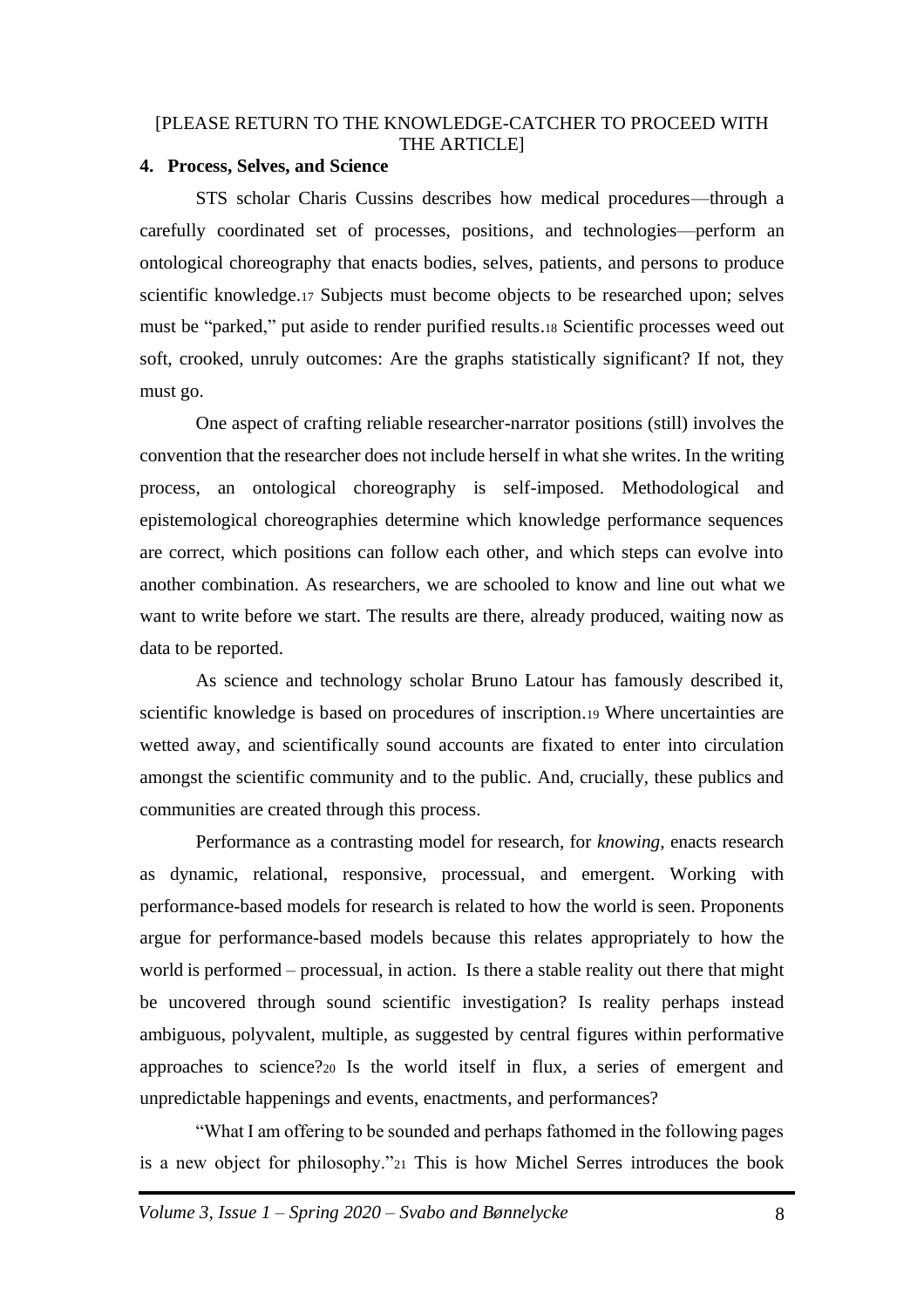"Genesis," first published in 1982 in French and translated into English in 1995. The text proceeds:

A flight of screaming birds, a school of herring tearing through the water like a silken sheet, a cloud of chirping crickets, a booming whirlwind of mosquitos… crowds, packs, hordes on the move, and filling with their clamor space; Leibniz called them aggregates, these objects, sets. He brought them to people's attention at least […].<sup>22</sup>

From this perspective, reality emerges in its continuous, multiple enactments, as described by philosopher Annemarie Mol in her accounts of the multiple, co-existing enactments of phenomena such as disease and health. <sup>23</sup> Reality is enacted through performances of knowing and doing, and different performances of knowledge enact different realities.

Research not only describes what it studies, it also *makes it*, performs it. Research is performative. This brings with it the need to develop fluid and decentered models for knowing. Modeling knowledge on performance means that temporality is an integral part of knowledge, of knowing: That the ever-changing here-and-now and situatedness of knowledge is foregrounded as an integral part of how knowledge is continuously performed and re-performed. Thinking about knowledge in this way makes it possible to recast knowledge performances. It becomes possible – indeed necessary – to devise knowledge performances as staging patterns of interaction, choreographing circumstances and planning processes of engagement. This makes explicit the performativity of knowledge production and circulation, thus unblackboxing knowledge, exploring the relationality and the emotional and deeply personal dimensions of knowledge. This may include knowing the world through sensuous, poetic, metaphorical, and allegorical forms, as suggested by sociologists John Law and John Urry.<sup>24</sup>

## [PLEASE RETURN TO THE KNOWLEDGE-CATCHER TO PROCEED WITH THE ARTICLE]

#### **5. Emotional and Sensuous Engagement**

One possible implication of unfolding knowledge performances from a process paradigm is that the process of knowledge creation might be included in the assessments of its qualities, including the experiences of creating knowledge. What was it like to write that journal article? Experiences of creating knowledge may consider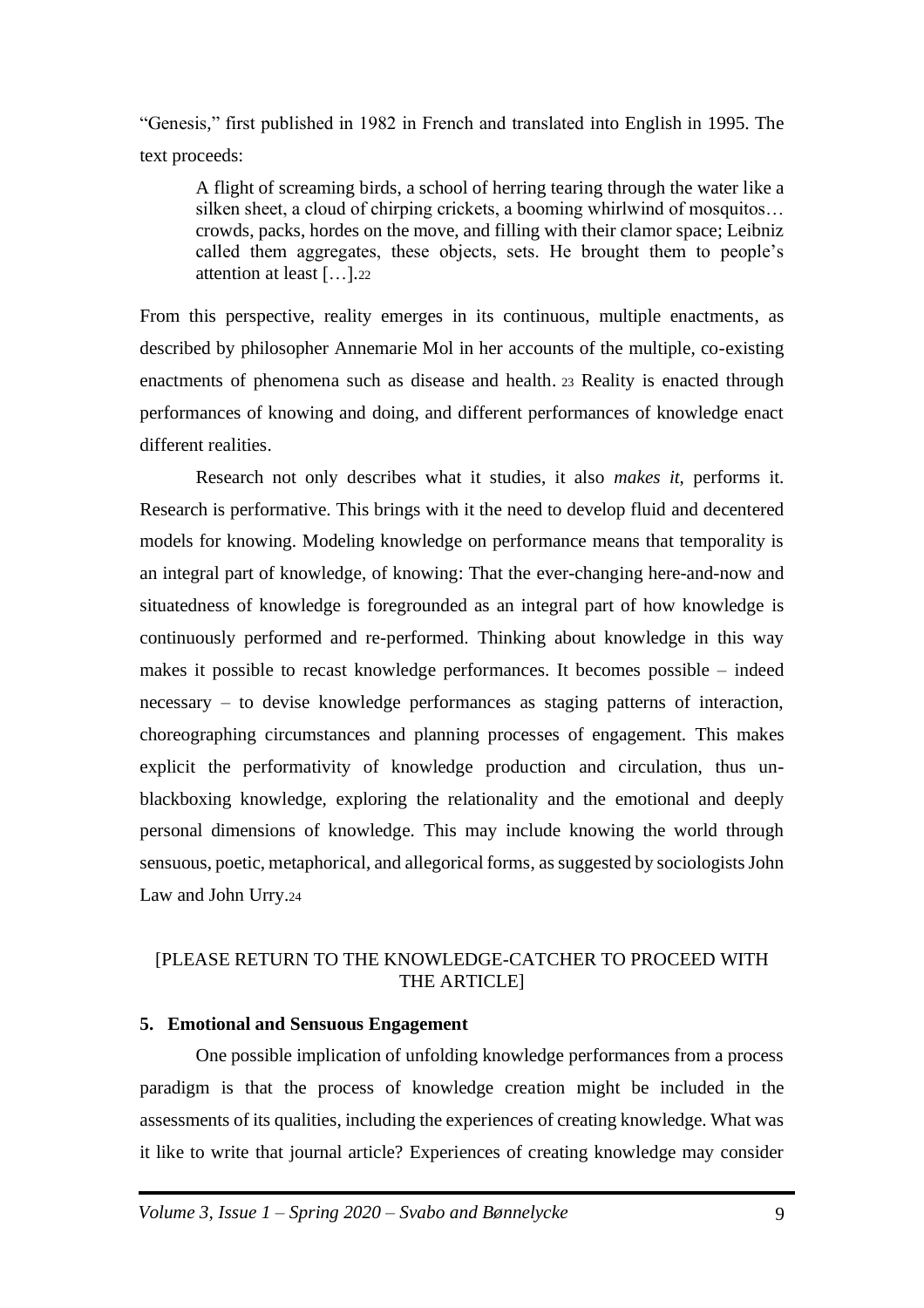cognitive dimensions, for example, in terms of content learning: Did I learn something new? Experiences of creating knowledge may also be described in relation to sensoryaesthetic and emotional dimensions. Was the knowledge creation process aesthetically appealing? How did it feel to do that conference presentation? How do I feel about my research?

Design research is a discipline focusing on research in and through design practices, and within this field, an interesting idea has emerged: In the process of design, conceptualized as a situated practice, personal experience, emotions, and values inevitably become embedded in the design. Therefore, the designer's emotions in design processes should be included thereby suggesting that how designers feel while designing might be something to include in the design process. The creative production both projects the designers' scripts for use and users, as well as being a materialization of the designers' emotions; the production is a mediating device between designers and users.<sup>25</sup> The design thus represents value beyond the intended purpose: its value as creative, emotional practice.

What if researchers take inspiration from this idea and transfer it to research? Can this aspect of the value assessment of research include how researchers *feel* about the work they are doing? To include the perspectives of the producer her/himself in an assessment of the work, or assessment of the work's value, might contribute significant new insights to an understanding of academic knowledge creation. What if passion and personal relevance were valid assessment criteria? If scholars are writing articles that they find horrendously boring, it is not surprising if their readers do so too! Convention has it that the scholarly form is a passionless form, a form that seeks to enact objectivity and distance. In a call for engaged scholarship, Conquergood invokes Gramsci: "The intellectual's error consists in believing that one can know without understanding and even more without feeling and being impassioned [...] that is, without feeling the elementary passions of the people."<sup>26</sup>

Aesthetic performances and artifacts constitute the ways people relate to the world, as well as research. At the core of the issue is the question of legitimacy: What are legitimate knowledge forms? What is knowledge?

There is a rich array of literature to draw on when engaging with these questions. The *writing culture* debate within ethnography in the 1980s on the "*poetics and politics of ethnography*,"<sup>27</sup> has pointed toward situated knowing, positionality,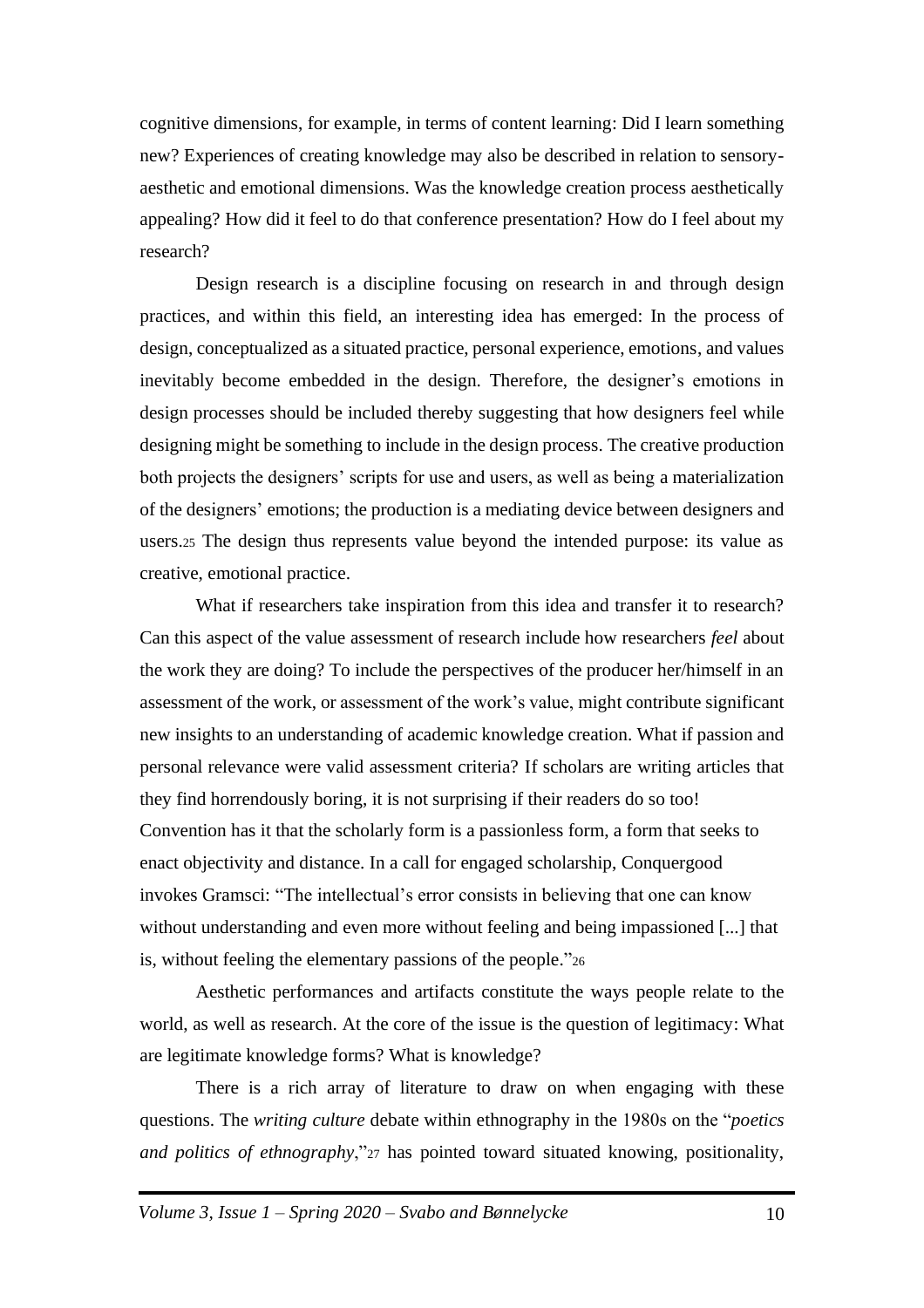standpoint epistemologies. Within performance studies, the argumentation has been for performative writing,<sup>28</sup> personal and poetic writing,<sup>29</sup> and critical performance ethnographies.<sup>30</sup> If the circle is drawn just a tiny bit wider, the edges of scholarly forms are ruffled by research-creation,<sup>31</sup> arts-based research,<sup>32</sup> autoethnography,<sup>33</sup> narrative,<sup>34</sup> mess,<sup>35</sup> invention,<sup>36</sup> non-representationality,<sup>37</sup> theatre-archaeology<sup>38</sup> and scholartistry.<sup>39</sup>

Aesthetic forms mediate knowledge, and throughout the past half-century, there has been substantial interest in disrupting the dominant epistemologies, as mentioned by Dwight Conquergood. Nevertheless, as Ronald Pelias points out, the flawed architectures of the logical positivist house still have a strong hold on the spatial design in the academic sphere, and performative writing is a mere crack in the wall.<sup>40</sup>

Perhaps the positionality of rupture is not the worst place to be. Latour and Yaneva, arguing against what they call "a desperately static" view of architecture, suggest that architecture should be seen as "a series of transformations" — as both process and movement:

Everybody knows—and especially architects, of course—that a building is not a static object but a moving project, and that even once it has been built, it ages, it is transformed by its users, modified by all of what happens inside and outside, and that it will pass or be renovated, adulterated and transformed beyond recognition.'<sup>41</sup>

Latour's alternative to the "desperately static views of architecture" is to produce research that enacts processes, research that traces pluralities and generates accounts regarding flows of transformation.

Understanding what such plural and fluid knowledge performances might look like can be unfolded further with help from situational aesthetics. In Yuriko Saito's situational aesthetics:

sensitivity is centered on circumstance and interaction. It is a description of something appealing which occurs relationally and in process. It refers to what we might describe as entities coming together in a passing moment. Part of this aesthetic is the sensuous engagement; the exploration of the senses and emotions that spark in this moment.<sup>42</sup>

This conceptualization captures the highly ephemeral coming-togetherness and uniqueness that characterize research-as-flows and as moments of touching that, however brief, nevertheless create ripples of effect through affective encounters.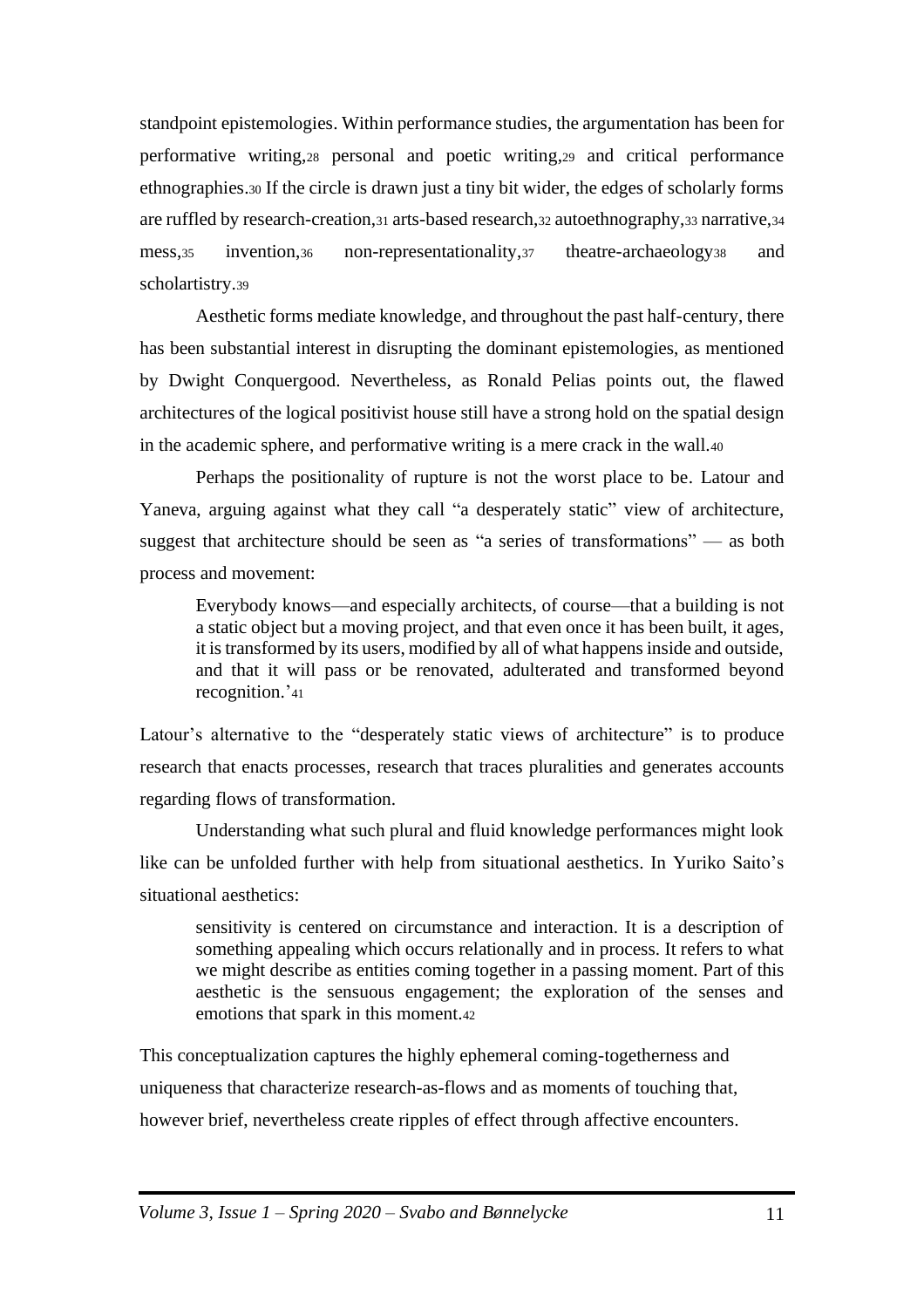#### [PLEASE RETURN TO THE KNOWLEDGE-CATCHER TO PROCEED WITH THE ARTICLEI

#### **6. Haiku**

This paper draws on Japanese situational aesthetics, building on the work of philosopher Yuriko Saito. It builds on an aesthetic of circumstance and interaction, of process and relation. Saito writes that the Japanese aesthetic tradition aspires to acknowledge and express the quintessential character of an object, material or subject matter.<sup>43</sup> This characteristic is expressed through the haiku poem, the famous 5-7-5 syllable verse originating from the 17th century. The aim of haiku is to "capture the essence of nature and identifying oneself with it."<sup>44</sup> When the poet's labor is objectcentered rather than subject-governed "the poet's efforts will 'grow into' (naru) a verse rather than 'doing' (suru) a verse."45

The ideal of the haiku poem is impersonality; to put oneself aside in order to grasp the subject of the poem for what it is—to make oneself available for the coming into being of something else. Again, we encounter the inevitable tension between subjectivity and objectivity, and this is encapsulated in the haiku poem as the requirement to become one with one's subject. The fusion requires a split: Putting oneself aside in order to become the subject. The self-subjection to an exercise in ontological choreography in the name of art instead of science. We, the authors, would argue that articulating— or writing out— the situatedness would be necessary in order to perform that putting aside. This is not putting aside in order to result in oblivion but as the other dimension of the artistic/scientific practice.

*So, dear reader, here we suggest a different mode of engagement with this paper. We ask you to conduct your own ontological choreography through an exercise in Japanese poetry. We invite you to contribute to the intermingled becoming of aesthetic and scientific forms by creating your own translational work: Translate the scientific into poetry. Translate emotions into words. We suggest you write two poems in the haiku form. It goes like this:* 

> *Line 1 = 5 syllables Line 2 = 7 syllables Line 3 = 5 syllables*

*They do not have to rhyme.*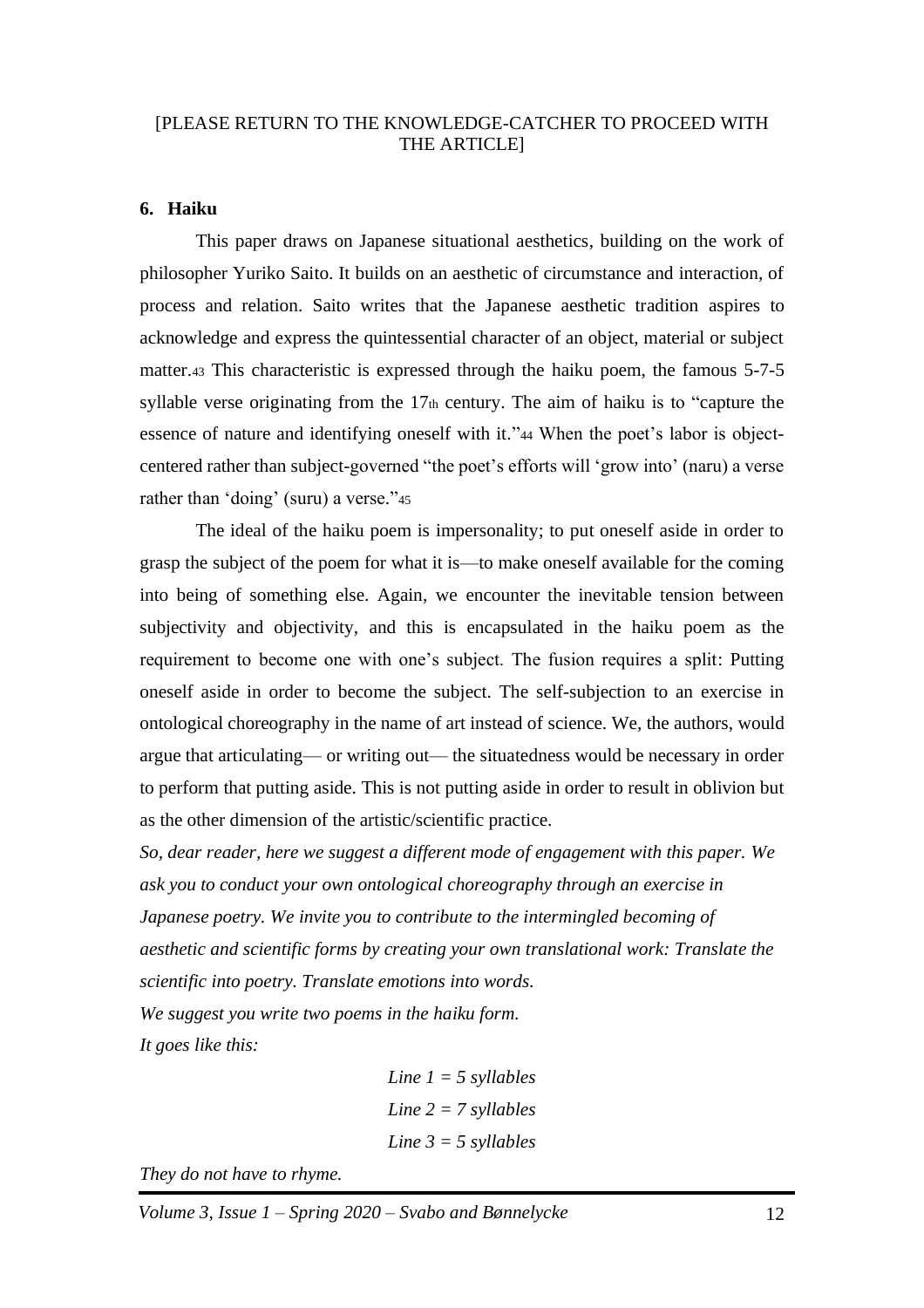*The first poem should be about your scientific work.*

*The second one about your own emotions regarding your scientific work. How do you feel about what you do? How are you part of it or how does it reflect you? When you have written them, read them aloud. Feel the rhythm. Taste the words. Feel the truths they express. Become one with them.* 

Through the process of writing, otherwise separate genres are brought together: The scholarly and the poetic. This process is not only a metaphor for knowledge creation but suggestive of processes for embodied, sensorial, aesthetic engagement, translated and transformed by the fixed form and traditional prescriptions of the haiku poem – a poetization of scientific knowledge. The poems enact hybridity and transform-ation through situated, sensuous engagement.

#### [PLEASE RETURN TO THE KNOWLEDGE-CATCHER TO PROCEED WITH THE ARTICLE]

#### **7. Dwelling in Potentiality**

There are poetry and art in origami; there is also knowledge-making. Expressing research through haiku or using a knowledge-catcher as reading guide highlights ambiguity, relationality, orchestrated serendipity and process-aspects of knowledge performance.

Creative performance is promoted by scholars across the human and social sciences as a key model for thinking about research.<sup>46</sup> Understanding research as performance, as choreography and dance, provides access to the *processual aspects of knowledge creation*. Knowledge is process. A paper is process. A presentation is process. Research is process. Knowledge-making is always situated, contingent, dependent on and entangled with ideological, economic, historical, cultural, and other patterns. Knowledge is always negotiated, emergent, provisional, and incomplete.

Performing knowledge can be an experiment. Residing in the cracks of walls. Suspending the moment of uncertainty, cultivating it, reveling at the intersection of multiple realities, not yet choosing a path, but exploring that non-place where they might intermingle and investigate what kinds of sense-making might take place here. Un-inscribed, present through vague senses of relevance, of personal connection, of something that touches the researcher/artist, makes something emerge. This nexus may be the space where one can make oneself available for new forms of knowing, exploring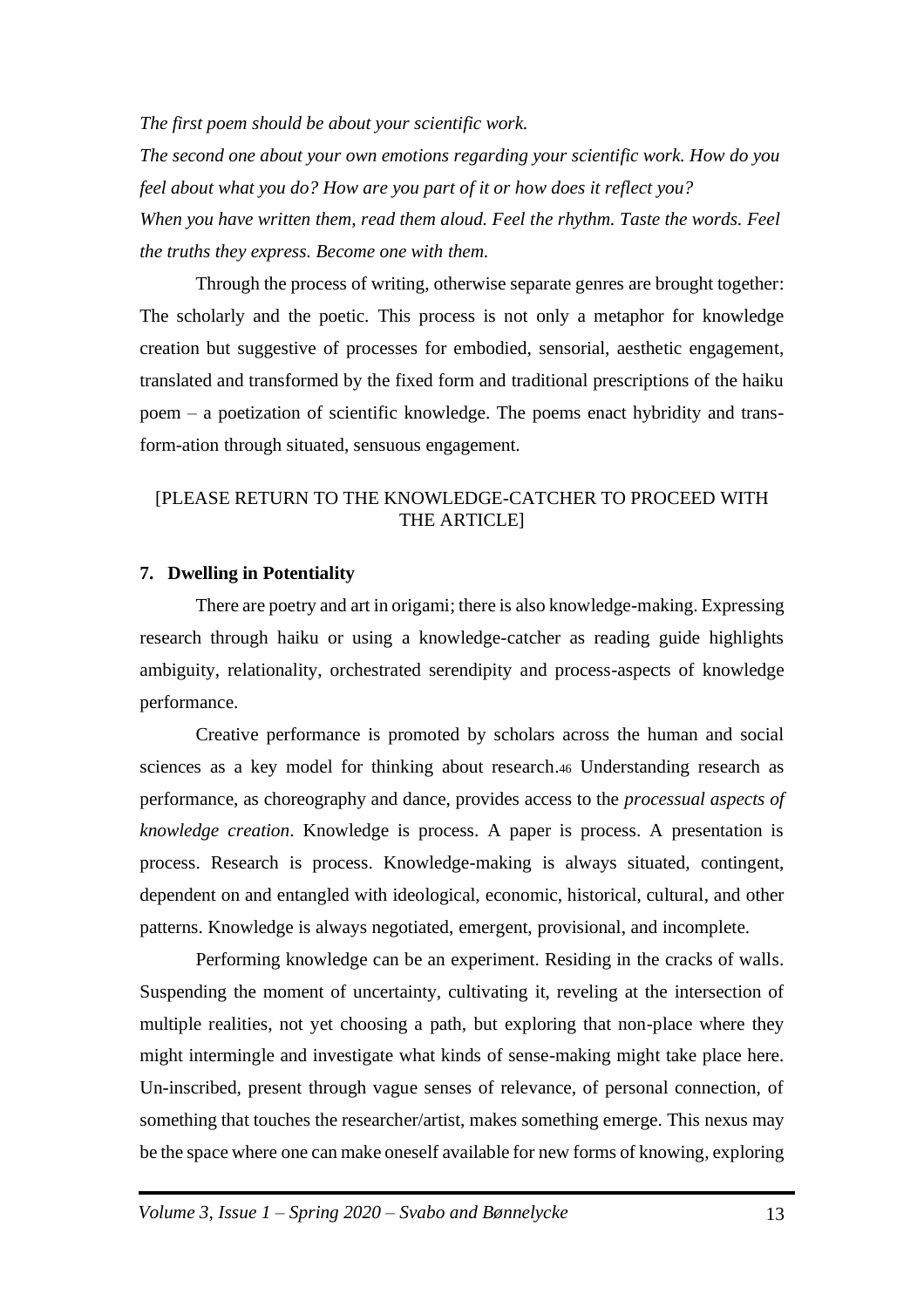processes rather than products. This may be a site of exploring processes of becoming, of articulating modes of knowing; this knowing might be understood more as perceiving and recognizing from personal and situated positions, rather than as establishing truths that are knowable in only one certain way.

This approach to knowledge production entails a measure of openness. Performing knowledge on the basis of process philosophy means that one does not know in advance what might be found. Performing knowledge is a process of *coming to know.* Ronald Pelias accounts for this in relation to writing, through the distinction between writing *into* and writing *about*. Pelias describes how, when you write *into,* you do not in advance know what you will find — writing is a process of coming to know.<sup>47</sup> When you write *about* something, the result and direction are often predetermined. The researcher knows where she is going and the writing typically follows a preplanned program: Research questions, hypotheses, dispositions, and synopses all indicate a sense of direction, of steps towards reaching a specific goal. New discoveries might emerge, but they are usually secondary outcomes. Sometimes writing can be dynamic, relational, responsive, processual, and emergent. Sometimes writing can be modeled on performance—cultivating flows, shifts, and movements. Writing can involve dwelling in the moment, listening to the silences and the unspoken in open-ended inquiry and in the site of not-yet-knowing, as described by performative writer Lynn Fels.<sup>48</sup> Such writing can also include caring engagement that entails experimenting with mutual becomings and attentiveness toward possibilities presenting themselves. Writing with care. With joy. Writing with the paper, not just on it.

#### [PLEASE RETURN TO THE KNOWLEDGE-CATCHER TO PROCEED WITH THE ARTICLE]

#### **Conclusion**

This article contributes to an understanding of research as performance, by directing attention to the mediation carried out in and by scholarly forms, such as the journal article or presented paper. Knowledge, in part, is constituted by the characteristics of the medium with which we communicate that knowledge. Informed by science and technology studies, this concept can be understood as the performative agency of thinking technologies. By introducing the knowledge-catcher as a mediating device, the agency of the format through which knowledge is created, is brought to the fore. The knowledge-catcher serves to foreground the performativity and relationality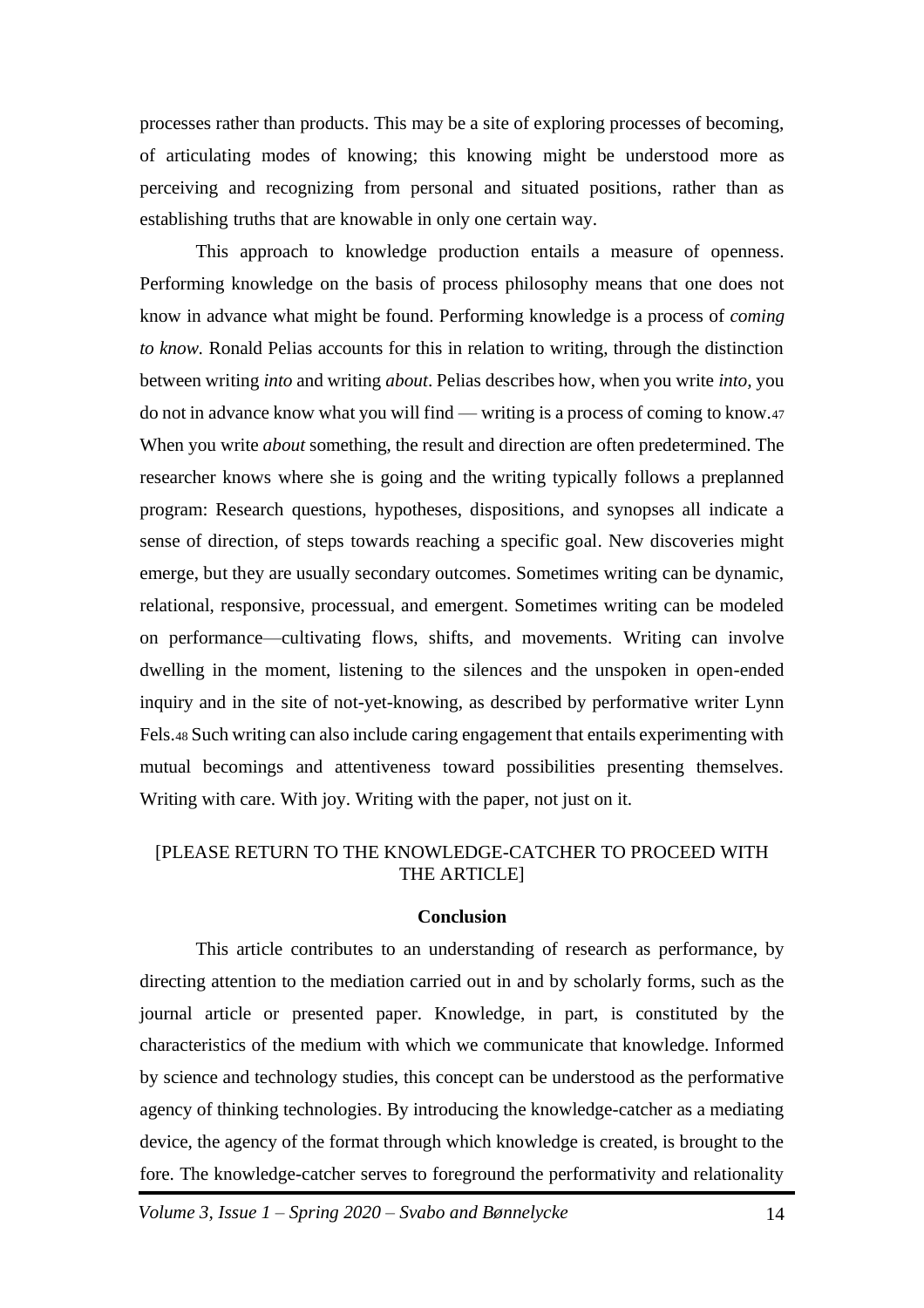of knowledge creation. It creates links in time and space, connecting readers, writers, and paper in a collaborative performance of alternative knowledge forms, mobilizing emotional and aesthetic elements and bringing into play the situatedness of the reader as well as the writers. It is furthermore a device for performative reading; it choreographs a non-linear reading practice and lets the interests and emotions of the reader guide the experience.<sup>49</sup>

Integrating performance and research makes it possible to develop new hybrid knowledge forms. This implies integrating and working with multiple forms of knowing: papers *and* performances, written scholarship *and* creative work, practice *and* theory, artistry *and* analytics. Hybrid forms such as performative writing and reading expand the knowledge performances of academia. Fusing the scholarly and the artistic makes it possible to redefine scholarly form: performing knowledge in new ways and creating new forms of knowledge. Basing an understanding and development of hybrid knowledge performances on *process* may yield new ways of evaluating research, for example, by including aesthetic sensibilities and emotions in assessments of the value of scholarly work.

With and by this paper, the authors have staged patterns of interaction; we have choreographed the circumstances and modes of engagement offered to the reader, who then becomes co-creator of the performance. To overcome the stasis of the academic paper, which closes in on itself in a one-dimensional temporality, we have asked for the contribution of the reader to re-activate the staging of actions, to re-create a transient, sensuous engagement with situational aesthetics. A point of this re-creation is its non-repetitive character. Each re-creation is a new enactment, mediation, and translation— betrayal is inherent. Did you cheat and lift all the flaps at once? Or, did you resist the script and read the article chronologically?

We have foregrounded not only ourselves but also the article itself, as actors *copresent* alongside readers in the co-creation of knowledge through performance.

<sup>1</sup> "Cootiecatchers", [https://www.downloadablecootiecatchers.wordpress.com,](https://www.downloadablecootiecatchers.wordpress.com/) accessed Nov. 14, 2019.

<sup>2</sup> Dwight Conquergood, "Performance Studies: Interventions and Radical Research", *TDR: The MIT Press*. 46(2) (2002): 146.

<sup>3</sup> Ibid., 147.

<sup>4</sup> Ronald J. Pelias, *Performance*, *An Alphabet of Performative Writing* Oxfordshire: Taylor and Francis, 2014: 11.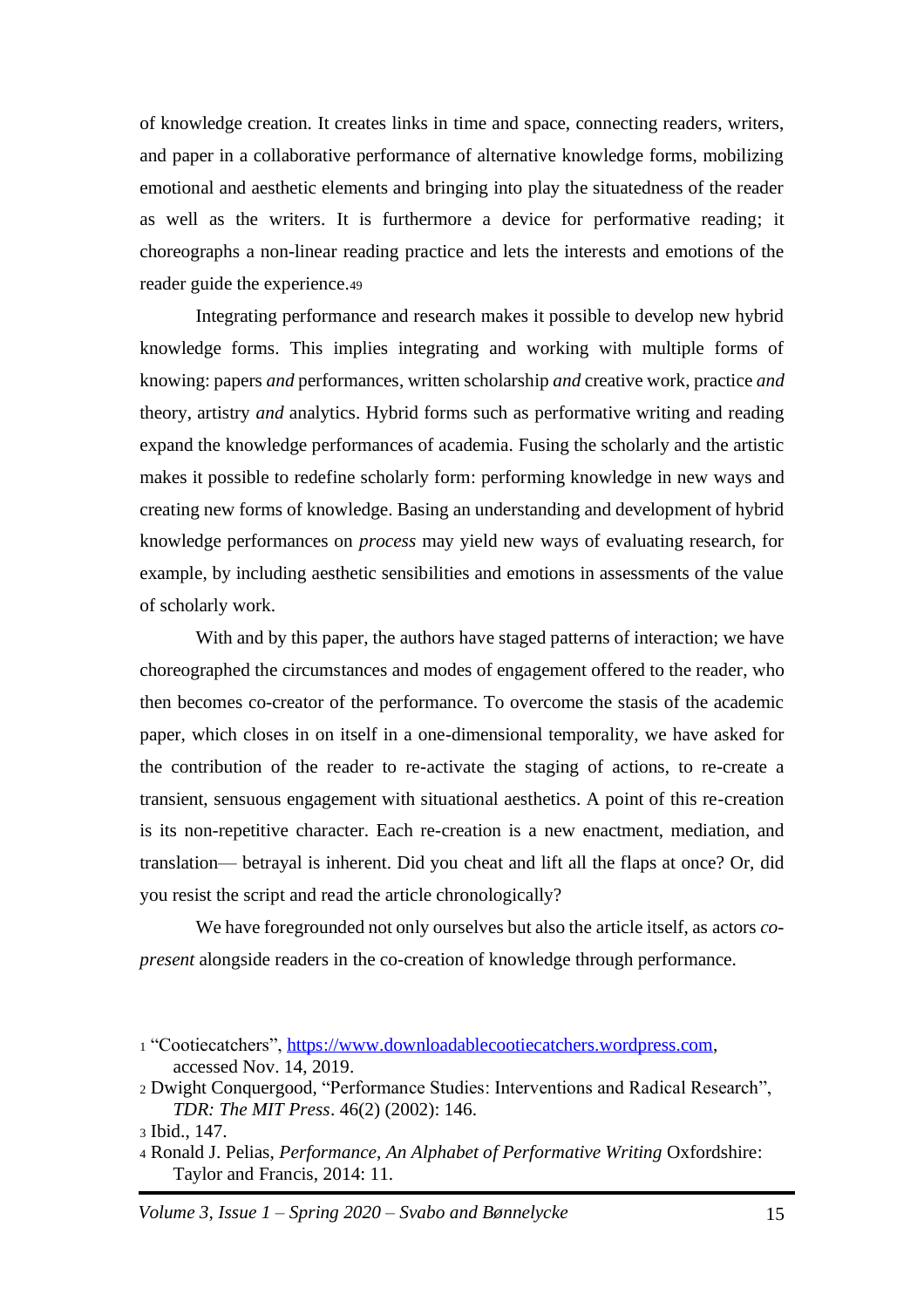<sup>5</sup> Ibid., 12.

- <sup>6</sup> Nina Lykke, Randi Markussen and Finn Olesen, "There are always more things going on than you thought! Methodologies as thinking technologies: Interview with Donna Haraway,*" Kvinder, Køn og Forskning*, 9, no. 4 (2000): 55.
- <sup>7</sup> Bruno Latour, "The Berlin Key or How to Do Words with Things", *Matter, Materiality and Modern Culture,* edited by P.M. Graves-Brown, London: Routledge, 1991:10-21.
- <sup>8</sup> Annemarie Mol, "Ontological Politics: A Word and Some Questions", in *Actor Network Theory and After*, *Blackwell and the Sociological Review* edited by John Law and John Hassard, Oxford and Keele: Blackwell, 1999: 74–89.

<sup>9</sup> Steven Shapin, "Pump and Circumstance: Robert Boyle's Literary Technology" *Social Studies of Science,* 14, (1984): 481-520.

<sup>10</sup> Ibid.

- <sup>11</sup> Connie Svabo, "Performative Schizoid Method: Performance as Research" *PARtake: The Journal of Performance as Research*, 1 no. 1 (2016):7.
- <sup>12</sup> Karen Barad, 'Intra-actions': an interview with Karen Barad by Adam Kleinman. *Mousse*, 34, (2012): 76–81, and Julie Bønnelycke. *Have Fun Living Healthily! An ethnological study of museums promoting health.* University & Steno Diabetes Center Copenhagen, 2018.
- <sup>13</sup>John Law, *After Method: Mess in Social Science Research,* London: Routledge, 2004., and John Law *'Traduction/Trahison: Notes on ANT'*, published by the Centre for Science. Studies, Lancaster University, Lancaster, 2003.
- <sup>14</sup> Steven Brown, "Michel Serres: Science, translation and the logic of the parasite". *Theory. Culture & Society*. 19:(2002) 1-27.
- <sup>15</sup> Francisco S. N. Lobo, "Wormhole Basics" in *Wormholes, Warp Drives and Energy Conditions*, Fundamental Theories of Physics, vol 189, edited by Francisco S. N. Lobo, Cham: Springer, 2017: 11-33.
- <sup>16</sup> Steven Brown, "Michel Serres: Science, translation and the logic of the parasite." *Theory. Culture & Society*. (2002) 1-27.
- <sup>17</sup> Charis Cussins, "Ontological Choreography: Agency through Objectification in Infertility Clinics". *Social Studies of Science*, 26(3) (1996): 575-610.
- <sup>18</sup>Astrid Jespersen, Julie Bønnelycke and Hanne Hellerup Eriksen. "Careful science? Bodywork and care practices in randomised clinical trials". *Sociology of Health & Illness,* 36 (5)(2014): 655–669.
- <sup>19</sup> Bruno Latour, "Technology is Society made Durable" In *A Sociology of Monsters Essays on Power, Technology and Domination*, edited by J. Law, London: Sociological Review Monograph No 38: (1991), 103-132. and Bruno Latour and Steve Woolgar. *Laboratory Life. The Construction of Scientific Facts*. New York: Sage Publications, 1976.
- <sup>20</sup> Annemarie Mol, "Ontological Politics: A Word and Some Questions" *The Sociological Review* 47 no.1: 74–89 and Annemarie Mol and John Law. "Complexities: An Introduction" in *Complexities. Social studies of knowledge practices,* edited by Mol, Annemarie and John Law, 1-22, Durham and London: Duke University Press, 2002.
- <sup>21</sup> Michel Serres, *Genesis*, Ann Arbor: The University of Michigan Press, 1995/1982:2.

<sup>22</sup> Ibid.

<sup>23</sup> Annemarie Mol, "Ontological Politics: A Word and Some Questions" *The Sociological Review* 47 no.1: 74–89.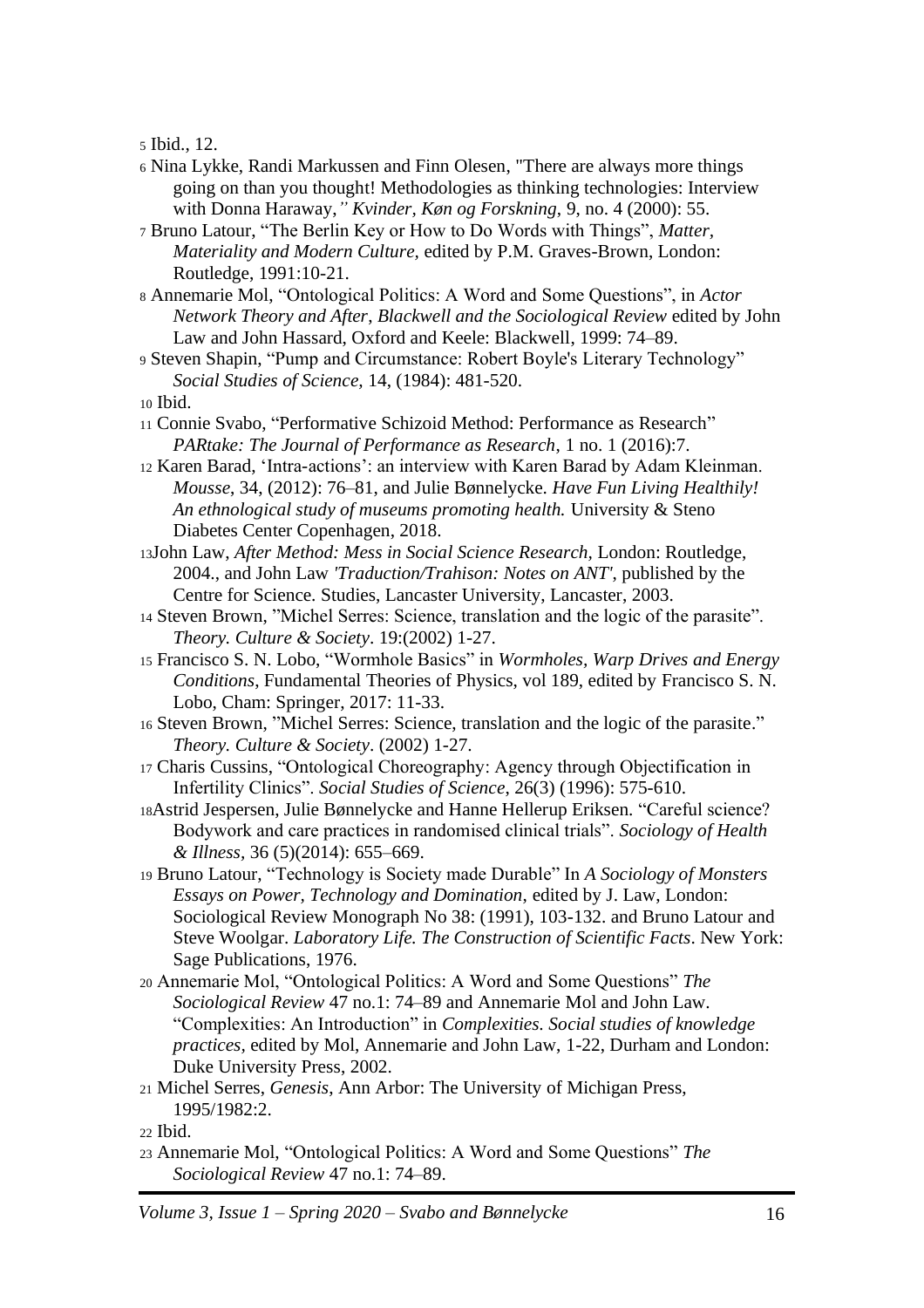<sup>24</sup> John Law, and John Urry, "Enacting the Social." *Economy and Society*. 33(3) (2004): 390-410.

- Design, Emotionalize Design: A Review on Their Relationships from a New Perspective," *The Design Journal,* 15:1 (2012): 15
- <sup>26</sup> Gramsci (1971) 418, quoted in Dwight Conquergood, "Performance Studies: Interventions and Radical Research" *TDR: The MIT Press*. 46(2), (2002): 145- 156.
- <sup>27</sup> James Clifford and George E. Marcus. *Writing Culture: The Poetics and Politics of Ethnography: a School of American Research Advanced Seminar*. University of California Press, 1986.
- <sup>28</sup> Della Pollock. "Performing Writing". In: Phelan, Peggy & Lane, Jill (eds.). *The ends of performance,* (New York University Press, 1998), 73-103.
- <sup>29</sup> Ronald J. Pelias, Ronald J. "Writing into position: Strategies for composition and evaluation." *Writing Performance, Identity, and Everyday Life*. (Routledge, 2018), 73-91.
- <sup>30</sup> D. Soyini Madison. "It's Time to Write: Writing as Performance". In: *Critical Ethnography: Method, Ethics, and Performance*. (SAGE publications, Thousand Oaks, 2005).
- <sup>31</sup> Owen B. Chapman, and Kim Sawchuk. "Research-creation: Intervention, analysis and family resemblances". *Canadian Journal of Communication* 37.1 (2012).
- <sup>32</sup> Patricia Leavy. Method Meets Art: Arts-based Research Practice. (Guilford Publications, 2009).
- <sup>33</sup> Carolyn Ellis and Arthur Bochner. *Autoethnography, Personal Narrative, Reflexivity: Researcher as Subject.* Handbook of Qualitative Research, (2000).
- <sup>34</sup> Czarniawska, Barbara. Narratives in Social Science Research. (2004).
- <sup>35</sup> John Law, *After Method: Mess in Social Science Research* (London and NewYork: Routledge, 2004).
- <sup>36</sup> Celia Lury and Nina Wakeford, *Inventive Methods: The Happening of the Social* (Oxon: Routledge, 2012).
- <sup>37</sup> Nigel Thrift, *Non-representational Theory: Space, Politics, Affect* (London: Routledge, 2008), 2. Phillip Vannini, "Non-representational Research Methodologies: An Introduction," in *Non-representational Methodologies: Reenvisioning Research*, ed. Phillip Vannini (New York and London: Routledge, 2015), 5.
- <sup>38</sup> Mike Pearson and Michael Shanks, *Theatre/Archaeology* (London: Routledge, 2001).
- <sup>39</sup> Connie Svabo. "Performative Schizoid Method: Performance as Research." In *PARtake: The Journal of Performance as Research*, *1*(1), 1-21. (2016) and Michael Shanks and Connie Svabo, "Scholartistry: Incorporating Scholarship and Art." in *Journal of Problem Based Learning in Higher Education*, *6*(1). (2018). https://doi.org/10.5278/ojs.jpblhe.v6i1.1957
- <sup>40</sup> Conquergood, "Performance Studies: Interventions and Radical Research" 145- 156. & Pelias, *Performance, An Alphabet of Performative Writing*.
- <sup>41</sup> Bruno Latour and Albena Yaneva. "Give Me a Gun and I Will Make All Buildings Move: An ANT's View of Architecture." Essay, 2008. Accessible online at https://www.researchgate.net/publication/237749787 Give me a gun and I wi ll\_make\_all\_buildings\_move\_an\_ANT's\_view\_of\_architecture

<sup>25</sup> Amic G. Ho & Kin Wai Michael G. Siu) "Emotion Design, Emotional